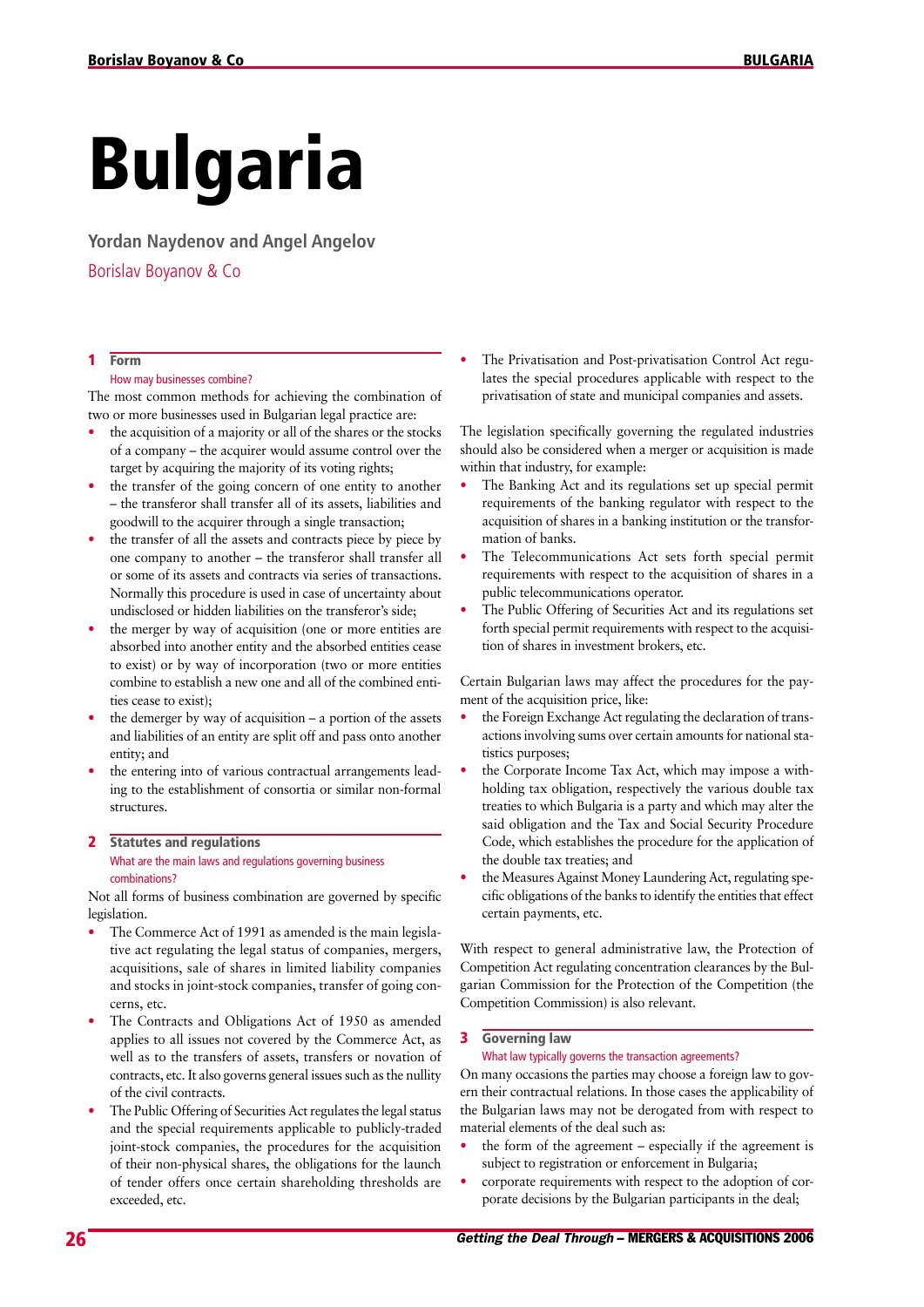- administrative requirements such as the registration of the deal and the fees associated therewith, getting of the necessary permits for the deal, etc; and
- due taxes withholding tax (in the case of sale of shares in a Bulgarian company), local taxes (in the case of sales of real estate located in Bulgaria), VAT, etc.

If the transaction is governed by Bulgarian law, then the following legislation would apply in most cases:

- The Commerce Act governs the forms of the agreements for the transfer of shares, physical stocks or going concerns, the procedures for the adoption of the relevant corporate decisions, the procedures for the effective assumption of control after the deal closes, the deal registration requirements, the procedures for the companies' transformation, like mergers or demergers, etc.
- The Contracts and Obligations Act according to the Commerce Act the provisions of civil legislation shall apply to matters of commercial transactions not regulated by it. The main law regulating the transactions in the civil sector is the Contracts and Obligations Act.
- The Public Offering of Securities Act applies to acquisitions or transformations involving publicly traded companies or to acquisitions of investment brokers, etc.

#### 4 Filings and fees

Which governmental or stock exchange filings are necessary in connection with a business combination? Are there stamp taxes or other governmental fees in connection with completing a business combination?

- Commercial registration most business combinations require registration on the Commercial Register. At present, the Commercial Register is kept by the regional courts but as of 1 October 2006 responsibility will be assigned to a special administrative authority – the Registry Agency. Commercial registration is required with respect to all of the transformation procedures (ie, mergers and demergers), transfer of going concerns, transfer of shares in a limited liability company, etc. The making of these registrations is normally associated with a fee the amount of which is relatively low.
- Assets deal registrations if such a deal is implemented, then registrations must be made with respect to all assets that are subject to special registration (eg, real estate, trademarks, motor vehicles, securities, etc). The fees payable depend on the nature of the asset and are in most cases minimal.
- Auxiliary registrations normally a business combination is associated with changes in the constituent documents of the target, its management bodies, address of management, trading name, etc. Those changes are also subject to commercial registration. In addition, and depending on the form of the M&A transaction, registrations may have to be made with respect to all assets that are subject to special registration (please see above). The making of those registrations is also conditional upon the payment of a fee which in most of the cases is minimal.
- Concentration clearance required if the turnover of the participants in the concentration for the last 12 months exceeds 15 million levs (approximately  $E$ 7.5 million). The fee payable for the issuing of the clearance is 0.1 per cent of the combined turnover, but no more than 60,000 levs (approximately E30,000).
- Regulatory permits required depending on the nature of

the transaction and the industry sector in which the target operates. Usually the issuing of the permit incurs a fee.

• Announcements in the State Gazette – various elements of the business combination might need to be announced in the State Gazette. The fees payable for such announcements are relatively low.

It should be noted that whenever fees are collected in connection with the performance of a business combination their amount is either fixed in advance in a special tariff or can be calculated on the basis of rules contained in such a document and does not depend on the judgement or discretion of the relevant officials.

# **5** Information to be disclosed What information needs to be made public in a business combination? Does this depend on what type of structure is used?

The information that shall be made public depends primarily on the type of business combination as well as on the legal form of the participants. In certain cases there is no requirement for public announcement (eg, acquisition of less than 100 per cent of the shares in a non-publicly-traded joint-stock company). In other cases, the parties may have to disclose material amounts of information to the general public, the regulators or the Competition Commission.

In the case of a planned transformation of non-publiclytraded companies, the public will be informed about the planned merger through the advance announcement in the State Gazette for the deposition of the merger documents with the court and the invitation for the general meeting. Given that the commercial register kept with the court is public, any person (not just the shareholders) may learn all of the details with respect to the transformation, such as its form, the participants therein, the proposed exchange of shares, the amount of cash payments, if any have been envisaged, and the time period within which payment must be made, etc. An announcement about the completion of the transformation shall also be published in the State Gazette.

Each person acquiring 5 per cent or more of the shares in a publicly traded company should make an announcement. A similar requirement applies with respect to subsequent acquisitions where the total shareholding would exceed 10 per cent, 15 per cent and other percentages divisible by 5.

In addition, a disclosure to the regulated market is to be made when a potential acquirer enters into confirmed negotiations for the acquisition of control over the publicly traded company.

In the case of acquisition of control over a company, the shares of which are publicly traded, the acquirer should launch a tender offer to the minority stockholders. The minimum content of the tender offer is determined by law and includes, inter alia, information about the acquirer, its business plans for the future, plans with respect to the employees, offer to acquire the minority shares and indication of the price at which this will be done, etc. A notice about the tender offer and the text of the tender offer are to be published in at least two national daily newspapers.

The information disclosed to the Competition Commission usually covers a wide range of commercially sensitive information, therefore, the parties may indicate in their filings the data that they consider covered by commercial secrecy. The Competition Commission may then disclose the non-confidential information to the public via announcements on its official website. The decision of the Competition Commission will be also published in the State Gazette. In general the Competition Commission will officially disclose only the fact of the concentration and the participants.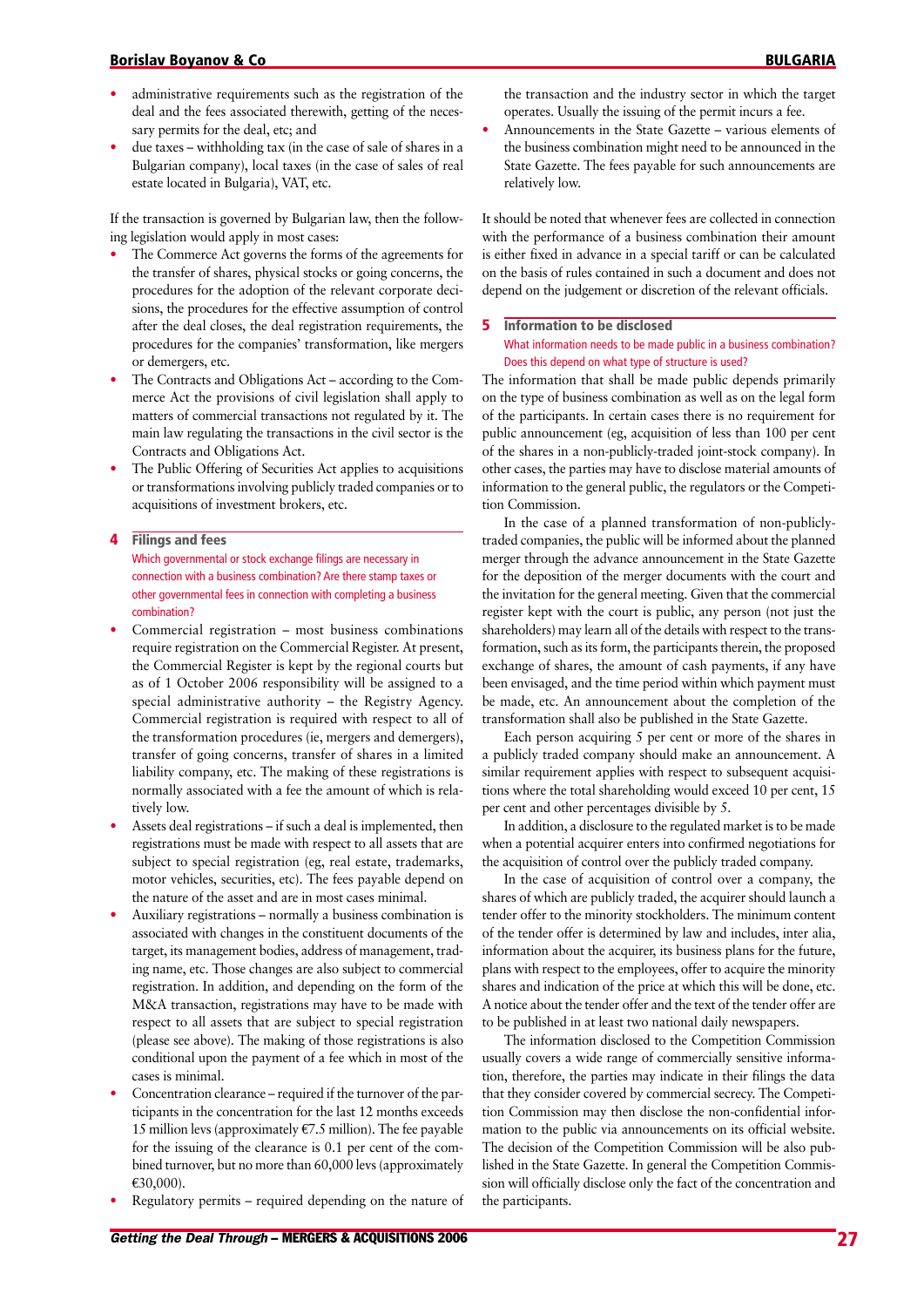For the purposes of obtaining the regulatory permit (if required) the applicants may also need to disclose to the regulator a material amount of information, including on their business plans; however, this information will not be made public.

The Privatisation Agency must publish reports on its activity in the State Gazette. According to the law, those reports should include information on transferred shares or assets, the name of the acquirer, the purchase price and the additional obligations assumed by the acquirer, such as the obligation to make investments or the obligation to maintain certain number of employees.

# 6 Disclosure requirements for shareholders What are the disclosure requirements for major shareholders in a company? Are the requirements affected if the company is a party to a business combination?

According to the Commerce Act, the names of the shareholders in a limited liability company are public and are to be published in the State Gazette but their shareholding is not subject to such disclosure. However, any interested party may examine the public Commercial Register and discover their exact interest in the company.

The shareholders in a non-publicly traded joint-stock company are not required to be announced in the State Gazette or entered in the Commercial Registry. However, if a person acquires 100 per cent of the capital of such company, then his or her name shall be recorded in the registry.

As mentioned above, each person acquiring 5 per cent or more of the capital of a publicly-traded joint-stock company should disclose this to the regulated market on which the acquisition took place, as well as to the company itself and to the Commission for Financial Supervision (the commission).

7 Duties of directors and controlling shareholders What duties do the directors or managers of a company owe to the company's shareholders, creditors and other stakeholders in connection with a business combination? Do controlling shareholders have similar duties?

Managers and directors play different roles depending on the type of the business combination that is to be implemented.

In the case of mergers and demergers, the role of the managing bodies is fundamental for the successful completion of the planned combination, as they are responsible for the entire procedure, including the merger agreement and the reports of the management bodies, securing the proper auditing of the merger documentation and the disclosure of information to the shareholders, then for convening the general meeting of the shareholders to vote on the requisite resolutions.

Without the assistance of the management bodies the preparation of a competition clearance filing would be impossible. However, it is up to the selling shareholder to secure their assistance. The same is valid with respect to the regulatory permit filings.

The Commerce Law provides that the members of the managing bodies of the companies participating in a merger or demerger will be liable to the partners and shareholders in the companies for any damages resulting from a failure to fulfil their duties in preparing and effecting the combination.

The management of the surviving or acquiring company (in cases of mergers, demergers or acquisitions of a going concern) is obliged to secure the separate management of the assets for six months after the business combination is complete. Should they fail to observe this requirement they shall be liable to the creditors for the resulting damages.

No specific obligations exist with respect to the controlling shareholders.

# 8 Approval and appraisal rights What approval rights do shareholders have over business combinations? Do shareholders have appraisal or similar rights in business combinations?

Certain business combinations do require approval by the general meeting of shareholders, whereas others may be implemented by a resolution of the management or jointly by the management and supervisory bodies.

- Transformation of the company (merger or demerger) resolution of the general meeting is needed to be passed with a majority of three-quarters of: the entire capital when transforming a limited liability company; or the presented voting shares when transforming a joint-stock company. In case of stocks from different classes, the decision shall be taken by the stockowners from each class. To transform a partnership limited by stocks, it is necessary to have a decision of the unlimited liability partners taken unanimously in writing with notarisation of the signatures, and a decision of the general meeting of the shareholders taken by a majority vote of three-quarters of the represented shares. A transformation of a general partnership or a limited partnership shall be done upon the agreement of all partners given in writing with notarisation of the signatures.
- Transfer of the entire going concern resolution of the general meeting is needed, however, this power may be delegated to the management or the management and supervisory bodies jointly by the statute of the joint-stock company.
- Transfer of over one-half of the assets by value as per the last audited balance sheet – resolution of the general meeting is needed, however, this power can be delegated to the management or management and supervisory bodies jointly by the statute of the joint-stock company.
- Entering into consortia or similar arrangements may be delegated to the management bodies.

# **9** Hostile transactions What are the special considerations for unsolicited (hostile) transactions?

In general, in the case of a transfer of shares in a limited liability company, the new shareholder needs to be approved by all of the shareholders. There is no such legal rule for the transfer of shares in a non-publicly traded joint-stock company but the shareholders could implement similar protective mechanisms though 'right of first refusal' or similar clauses in the statute of the company. However, this is not applicable with respect to publicly traded joint-stock companies, the shares of which are supposed to be freely transferable.

The Bulgarian stock market is still underdeveloped and has seen no hostile takeovers to date. Furthermore, the free-float of Bulgarian public companies is usually small which makes hostile takeovers practically impossible.

As a rule, any person possessing 5 per cent or more of the capital of a public company and wishing to acquire more than one-third of the capital may register a tender offer addressed to all of the shareholders.

The said tender offer (as well as any other tender offer – please see question 12) is to be based on the following general rules:

- all of the shareholders should be treated equally;
- the shareholders should be given sufficient time to assess the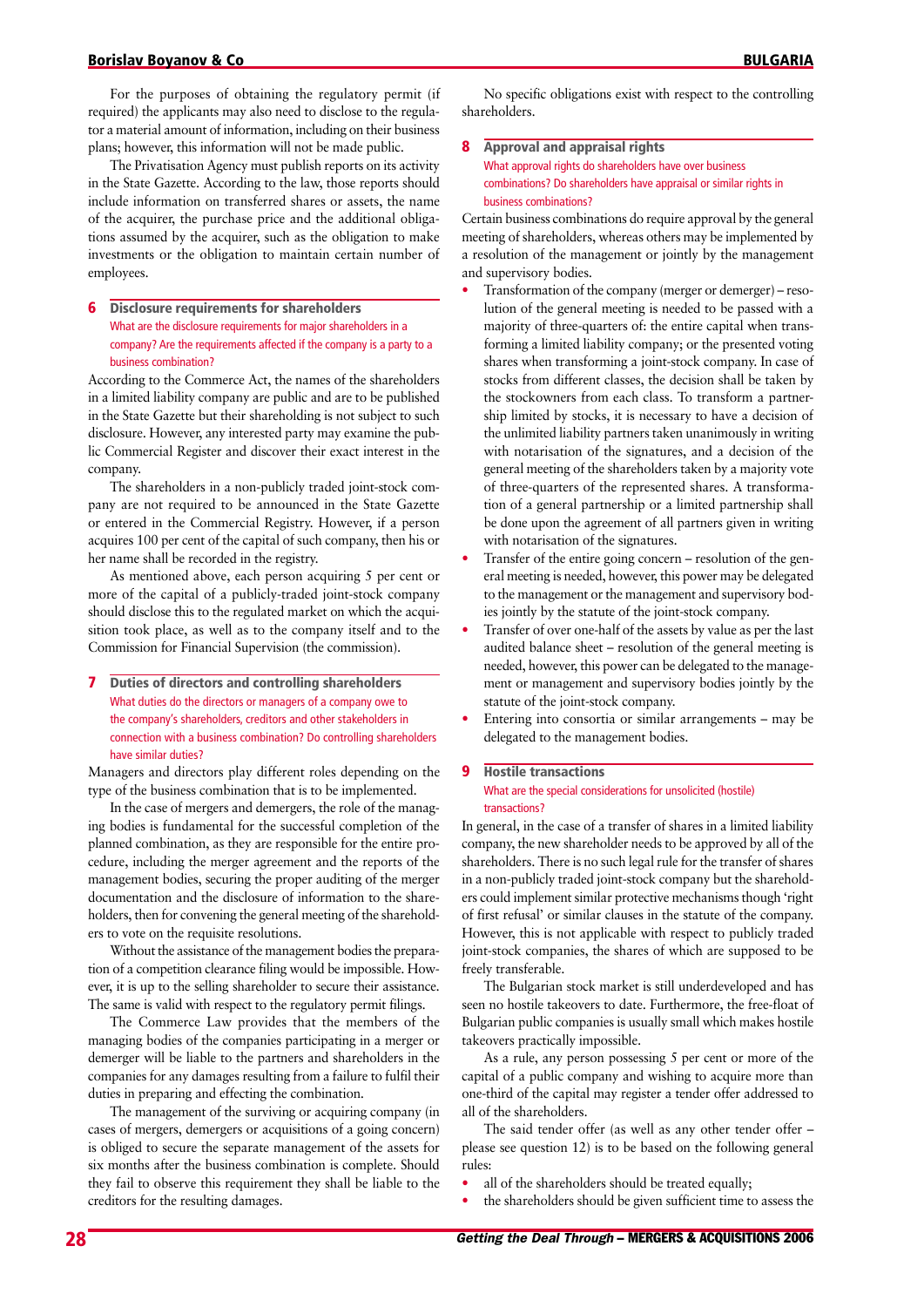# Borislav Boyanov & Co **bulgariation** Bulgarian and the second bulgarian and the second bulgarian and the second bulgarian and the second bulgarian and the second bulgarian and the second bulgarian and the second bulgarian

offer and take a grounded decision;

- the management must act in the interests of the target company, its shareholders and employees; and
- no market manipulations of the shares of the target company or other affected companies are allowed.

The management of the target company has to be requested to provide an opinion on the tender offer.

During the tender offer, the target company may not issue shares, rights, warrants or other securities convertible into voting shares or enter into transactions that would materially alter its property, redeem shares or take any other steps to prevent the acceptance of the tender offer, or create material difficulties or inflict additional expenses to the offeror.

The law does not provide for any specific measures that the management of the target company may take to prevent a hostile takeover. However, it may provide a negative opinion on the tender offer as long as such opinion could be backed with arguments. Due to the reasons explained above there is no court practice on such cases.

10 Break-up fees – frustration of additional bidders What type of break-up fees are allowed? What are the limitations on a company's ability to protect deals from third-party bidders? Describe any 'financial assistance' restrictions and how they can affect business combinations.

The law requires that all pre-contractual relations and negotiations should be conducted in good faith. Since this wording is quite broad prudent investors prefer to settle issues like the exclusivity for negotiations, break-up fees, and the possibility to negotiate with more than one party in advance through written instruments. Those documents would also regulate the possible break-up fee payable to the buyer should third parties interfere successfully in the planned transaction. The break-up fees could be included in those documents also as a penalty for breaching the pre-contractual obligation not to negotiate with a third party.

The law contains no limitation with respect to break-up fees and it may be freely negotiated between the parties. However, if the seller is an individual and the break-up fee is negotiated as a 'penalty' then the seller can claim its amount is excessive if it is materially higher than the damages actually suffered by the potential buyer.

Although the break-up fee is more often intended to protect the potential buyer, there is no legal prohibition on agreeing a fee in favour of the seller too.

It should be noted that even without a break-up fee arrangement, there may be pre-contractual liability if one party leaves the negotiations without just grounds and in bad faith.

The Commerce Act prohibits joint-stock companies from granting credits or providing security for the acquisition of their own shares. The wording of the 'financial assistance' prohibition is quite broad and still there is no court practice on its application.

#### 11 Governmental influence

Other than through relevant competition (antitrust) regulations, or in specific industries in which business combinations are regulated, can governmental agencies influence or restrict the completion of business combinations?

If all the prescriptions of the law are complied with, no government agencies may influence or restrict the completion of business combinations.

# 12 Conditions permitted

What conditions to a tender offer, exchange offer or other form of business combination are allowed? In a cash acquisition, can the financing be conditional?

The Bulgarian Public Offering of Securities Act regulates three types of tender offers:

- Compulsory any person, who acquires, whether directly or through connected persons, more than 50 per cent of the votes in the general meeting of any public company, must either register with the Commission for Financial Supervision a tender offer to the rest of the voting stockowners for the purchase of their stocks or for exchange with stocks to be issued by the offeror for this purpose, or transfer the requisite number of shares so as to hold, whether directly or through connected persons, less than 50 per cent of the votes in the general meeting. Similar requirements apply to persons acquiring, directly or together with related persons, two-thirds of the voting shares of a listed company.
- Voluntary (usually to delist the company) persons who own more than 90 per cent of the voting capital of a listed company may address a tender offer to the remaining minority shareholders. As a result thereof the company could be delisted.
- Voluntary (usually to take over the company) a shareholder in a listed company owning 5 per cent of the shares or more may address a tender offer to the other shareholders if he or she wishes to acquire more than one-third of the voting capital.

As a rule the tender offer is unconditional and may not be withdrawn with the following exceptions:

- a voluntary tender offer aimed at acquiring more than onethird of the voting capital may be withdrawn freely; and
- mandatory tender offers and voluntary tender offer by a shareholder with more than 90 per cent of the capital may be withdrawn after its publication exceptionally if its completion has become impossible owing to reasons beyond the control of the offeror and provided that the period for acceptance of the tender offer has not expired. The withdrawal is subject to approval by the Commission for Financial Supervision.

The tender offer documentation, to be filed with the Commission for Financial Supervision, should contain, inter alia, evidence that the offeror is in possession of the funds needed to pay for the acquired shares, and details of the securities that shall be transferred in exchange for the acquired shares. The offeror may finance the acquisition through its own funds or through a loan.

# 13 Minority squeeze-out

Can minority stockholders be squeezed out? If so, what steps must be taken and what is the time frame for the process?

Neither the Commerce Act nor the Public Offering of Securities Act allow the squeeze-out of minority shareholders by the majority shareholder, irrespective of the percentage held by the latter.

It would not be unthinkable, however, to implement a mechanism for the separation of an existing company into two or more entities, where one of the successors would receive the entire business while the other(s) would receive, for exaxmple, only cash. The majority shareholder interested in squeezing out the minority shareholders would then receive shares in the operational company, whereas the minority shareholders would become shareholders in the cash compan(ies).

So far, this mechanism has not been tested in practice, but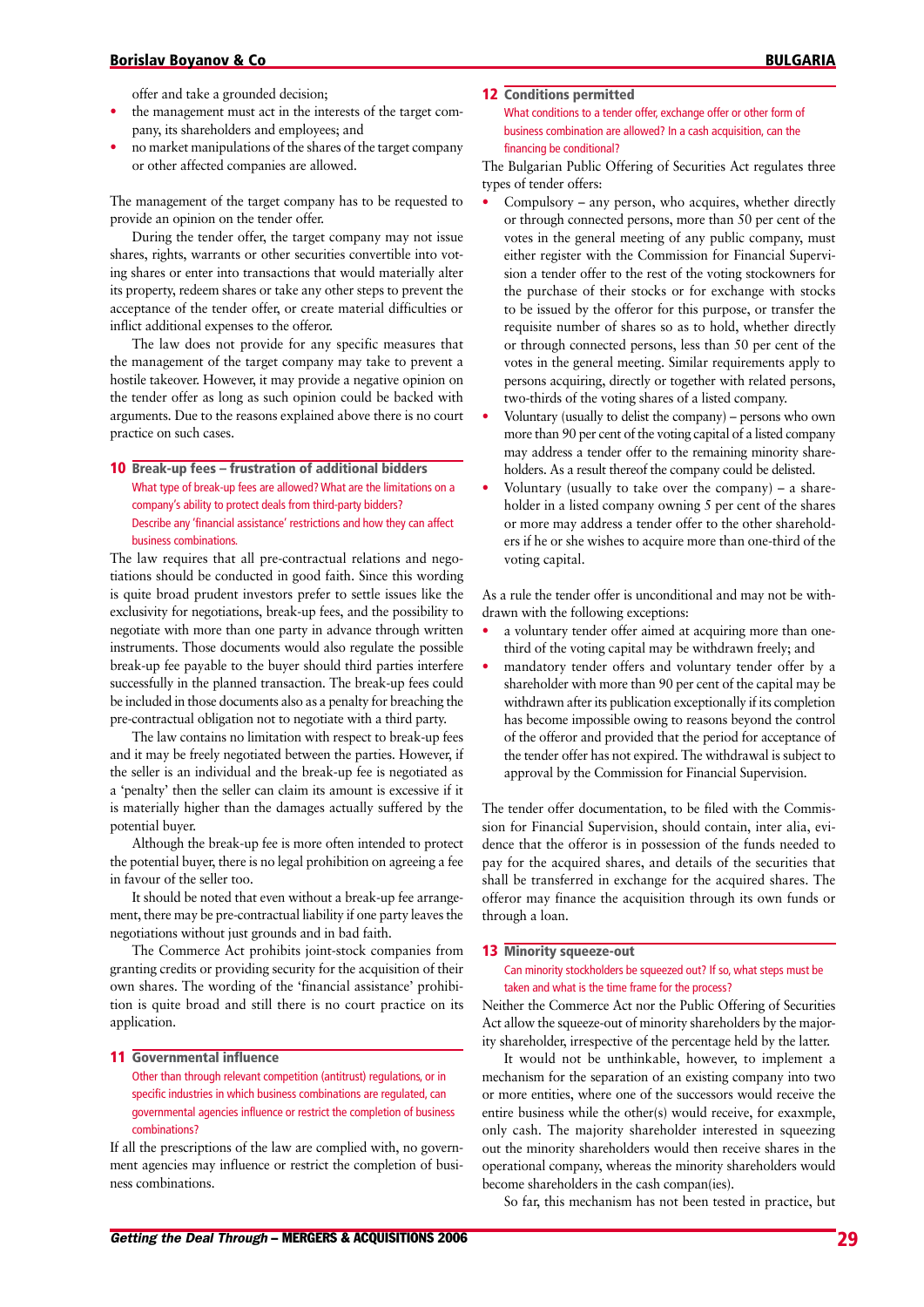it is theoretically possible as long as the shareholders would receive shares with a value equivalent to those they held before the transformation.

# 14 Cross-border transactions How are cross-border transactions structured? Do specific laws and regulations apply to cross-border transactions?

The specific structure of a cross-border combination would depend primarily on the intentions of the parties. It is highly disputable whether all of the typical forms of business combination, as indicated in question can be achieved cross-border (ie, the merger of a Bulgarian company into a foreign company). Therefore the most typical forms of cross-border transaction include:

- acquisition of shares in a Bulgarian company; and
- acquisition of the going concern of a Bulgarian company by a Bulgarian special purpose vehicle or branch of the foreign investor.

As a rule, foreign entities enjoy the same economic rights as Bulgarian ones. However, the involvement of an international element affects in most cases the structure of the business combination. The following should be mentioned:

- In most cases of cross-border transactions the parties would choose a foreign law to govern their relations, provided however, that certain mandatory provisions of the Bulgarian laws shall equally apply.
- In the case of sale of shares in a Bulgarian company by a foreign seller, the withholding tax requirements of the Bulgarian laws should be complied with.
- The parties to a cross-border transaction prefer to choose foreign courts or arbitral institutions as the forum competent to settle their disputes.
- The Private International Law Code provides that the foreign company shall be duly registered and validly existing under the laws of the relevant country. Such registration and existence can be proved by presenting a certificate issued by the proper authority keeping the commercial registries in the relevant country.

The Public Offering of Securities Act provides additional requirements for the public offering in Bulgaria of stocks issued by nonresident persons and for public offering abroad of stocks issued by resident persons.

If a non-resident company wants to perform public offering in Bulgaria it must secure that the following requirements are met:

- the stocks must satisfy the requirements of the Public Offering of Securities Act;
- the issuer shall present evidence of conformity with the law of the place of his registration; and
- realisation of the rights of resident investors shall be guaranteed.

If the stocks are physical, they may be offered to the public after being immobilised at the Central Depository.

The Commission for Financial Supervision shall be notified of any public offering abroad of stocks issued by resident persons. Upon submission of documents for public offering abroad to the competent foreign institutions, the issuer or the investment intermediary shall submit to the Commission for Financial Supervision:

• the draft prospectus and any other documents as may be

required according to the foreign law;

- a declaration pledging to submit to the Commission for Financial Supervision copies of all documents as may be published or presented abroad according to the foreign law;
- any other documents as may be prescribed by ordinance.

The Foreign Exchange Act provides that transactions of money between foreign and residential persons exceeding the amount of 5,000 levs (approximately  $\epsilon$ 2,500) shall be declared before the Bulgarian National Bank with special forms for the purposes of the national statistics.

# **15** Waiting or notification periods

Other than competition laws, what are the relevant waiting or notification periods for completing business combinations? Are companies in specific industries subject to additional regulations and statutes?

The time for completing a business combination depends mainly on the form chosen. Generally mergers and demergers are completed within a period of six to eight months (including the waiting period for the concentration clearance and regulatory permits). The procedures for transfer of going concerns are slightly shorter, if associated with concentration clearance and regulatory permits. Otherwise, the transfer of the going concern, once the agreement is executed, could be registered within 15 to 20 days.

It is expected that the new Commerce Registry Act (entering into force on 1 October 2006) would drastically reduce the time needed for registration of the combinations.

It must be noted that after registering a business combination in the commerce registry and promulgating it in the State Gazette, a six month period starts to run within which the assets of the companies shall be managed separately.

The combinations involving companies from regulated industries are normally subject to regulatory permits (banking, insurance, investment brokerage, telecommunications, companies operating under concessions for subsoil resources, etc).

# 16 Tax issues

# What are the basic tax issues involved in business combinations?

The tax implications shall depend primarily on the chosen form of the business combination.

- Corporate  $tax in case of merger, the surviving or newly$ incorporated company should pay the final corporate tax of the terminated companies calculated as of the date of registration of the merger in one month following such registration.
- Withholding taxes become due with respect to incomes of Bulgarian sources paid or payable to foreign persons. Typically the withholding taxes issue arises with respect to share acquisitions, although theoretically this could happen in asset deals too. The standard rate applicable to incomes from the sale of shares is 15 per cent but may be reduced by operation of various double tax treaties to which Bulgaria is a party.
- Local taxes are due in the case of asset deals involving real estate and motor vehicles. No local taxes are charged in merger or demerger combinations or transfers of going concerns.
- VAT the transfers of shares or going concerns and the transformation of companies are not subject to VAT. However, in case of merger the terminated entity will be deregistered for VAT purposes and its successor would have to charge VAT over the acquired assets except if the successor is VAT registered or becomes VAT registered.